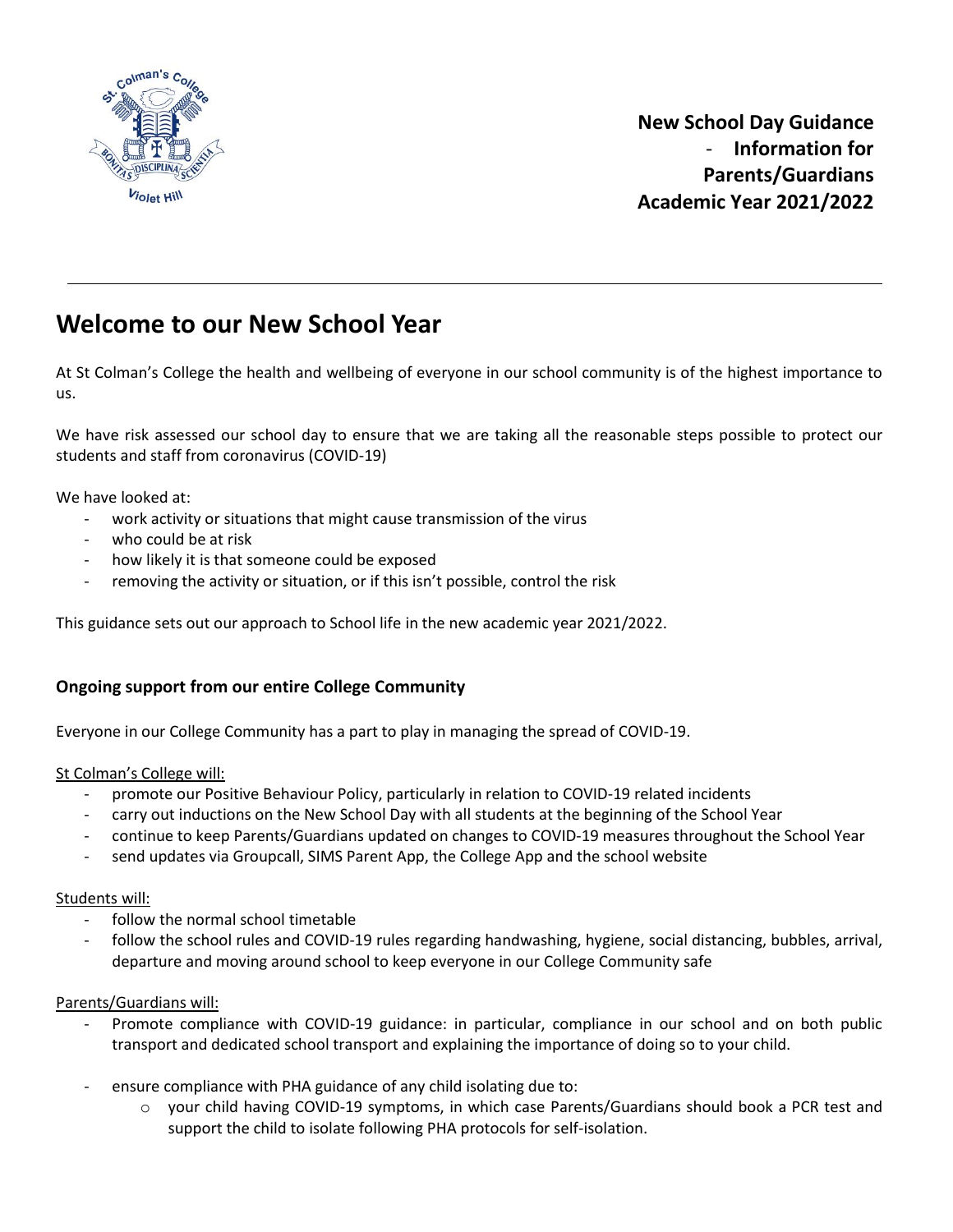

- $\circ$  your child being identified as a close contact, either as a household member of a symptomatic or confirmed case, or as a close contact of a case not in their household.
- o your child having returned to Northern Ireland from another country and isolating in line with NI Direct Travel advice and regulations

This guide will give you further information on the New School Day at St Colman's College, and we encourage you to speak with your child about the guidance. We will continue to keep you updated throughout the school year as developments arise, and your child's form teacher is on hand should you have any queries.

### **If displaying symptoms**

Anyone displaying any of the key COVID-19 symptoms must not attend school. They should stay at home, book a test through the PHA Website and follow the PHA Guidelines. (see Identification and Response to Positive cases - COVID-19 section for more information)

### **Social Distancing**

Social distancing remains a key aspect of measures to be taken in schools to mitigate the risks of virus transmission.

The Executive decided that from 16 August, schools are no longer required to operate a system of formal protective bubbles. At St Colman's College, we have decided to continue with protective bubbles to support effective contact tracing to maintain a cautious and measured approach that still seeks to maximise the time where students are within a consistent group of students. Those within the protective bubble will not have to socially distance from each other.

Social distancing applies to staff, students, Parents/Guardians (and any others who may attend the school) and any external contractors or delivery drivers. Social distancing of 2 metres remains in place between adults and as far as possible between adults and students, and it applies across all areas of the school grounds, both indoors and outdoors.

#### St Colman's College will:

- implement as much social distancing as is practical where physical capacity and curriculum delivery permit
- provide specific areas for designated year groups to effectively remain in their bubbles
- assign seating in classrooms that support social distancing
- provide screens, additional cleaning measures and hand washing routines where social distancing is not possible
- open the canteen at breakfast and lunch times only (not at break times), along with other measures, to manage the large gathering of students at any one time

#### Students will

- wear a coloured badge on their blazer to represent a specific year group
- move around outdoors where possible and use a face covering when moving indoors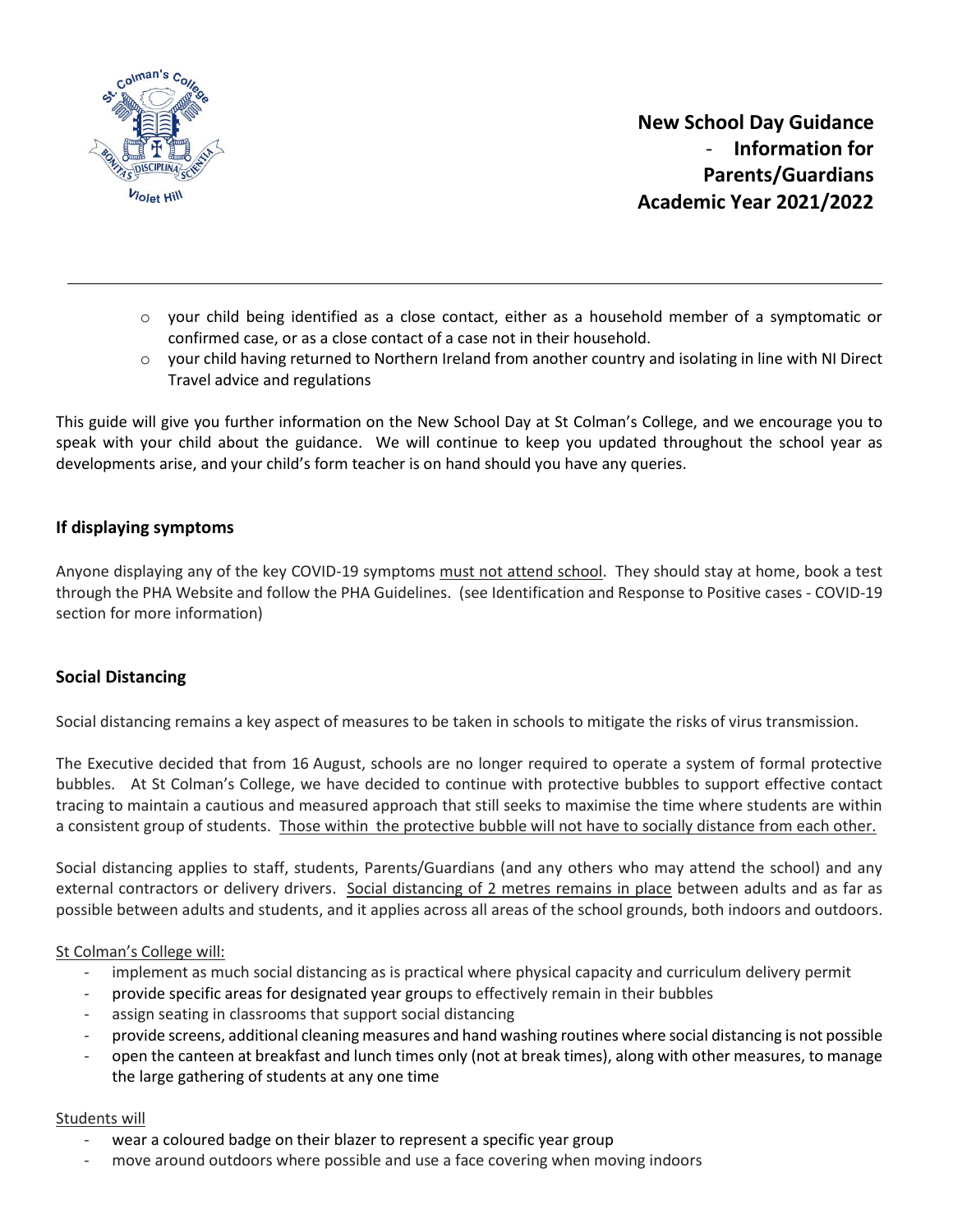

- remain with a consistent group of students where possible
- stay within allocated areas at lunch and break times
- maintain a 2m distance from other students and staff outside of their protective bubble

### **Space Utilisation**

All classrooms have been arranged to minimise the risk of transmission and infection. Seating has been spaced as widely as possible, and students face to the front of the classroom as much as possible to minimise risks of spread and transmission of COVID-19.

### **Indoor and Outdoor Gatherings**

Schools are able to host both outdoor and indoor gatherings on the same basis as the Executive's current guidance for non-domestic outdoor and indoor gatherings in other sectors and will be subject to Risk Assessment which will determine maximum numbers, venue, mitigating measures to be taken etc.

This includes School assemblies, sports events, music performances, excursions. We will keep you informed of gatherings throughout the School Year.

#### **Use of Outdoor Spaces**

Public health advice is that outdoor environments can limit transmission, as well as more easily allowing for appropriate social distancing between students and staff, and St Colman's College will aim to maximise the use of outdoors as applicable.

#### **Movement throughout the school**

The Executive's decision to no longer require the use of bubbles in schools does not affect the benefits of close interactions with others being minimised wherever possible.

While close interactions with others should be avoided wherever possible, brief interactions within social distancing guidance, such as limited numbers of people passing each other in corridors where one way systems are not possible or, walking through learning spaces to go to the toilet (for example), are considered low risk and are permissible.

#### St Colman's College will:

- use floor markings in relevant spaces to help direct effectively
- continue to encourage all staff and students to wear face coverings as they move through the school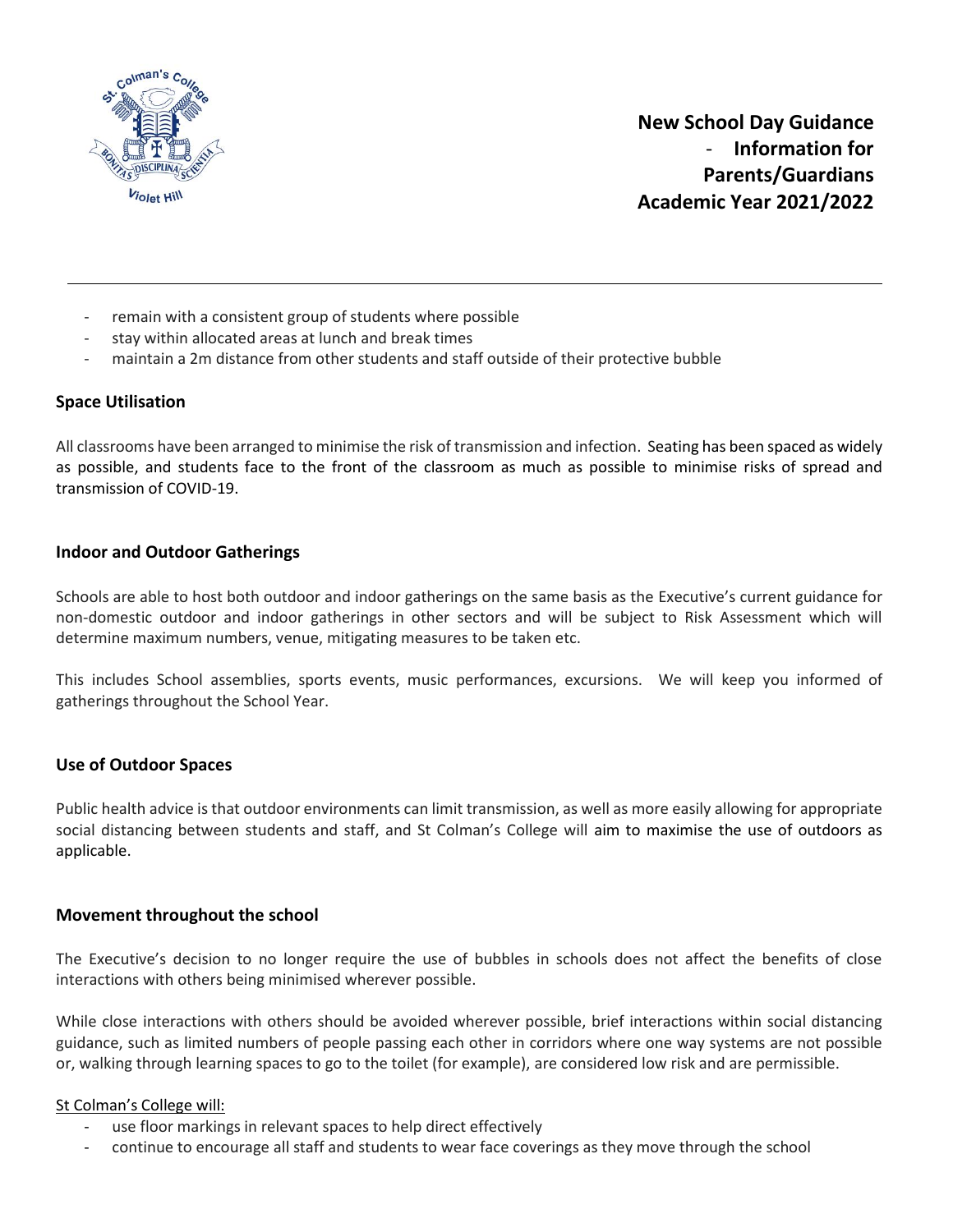

- provide signage throughout the building that brings awareness to social distancing and keeping 2 m apart
- restrict and manage the movement of visitors to the school
- encourage the use of external areas to move between parts of the building, reducing the density of use of internal areas

### Students will:

- wear face coverings as they move through the school
- use the specified Senior and Junior entrances to the school

#### Parents/Guardians will:

- use the Drop off and pick up point in place at the Sports Pavilion
- enter the school building via reception only

### **Use of Face Coverings**

COVID-19 usually spreads by droplets from coughs, sneezes and speaking. These droplets can also be picked up from surfaces, if you touch a surface and then your face without washing hands first.

The best available scientific evidence is that, when used correctly, wearing a face covering may reduce the spread of COVID-19 droplets in certain circumstances, helping to protect others while also providing some protection to the wearer.

Because face coverings are mainly intended to protect others, not the wearer from COVID-19, they are not a replacement for social distancing and regular hand washing. The wearing of a face covering will not automatically exempt an individual from being identified as a close contact by the PHA's Contact Tracing Service.

#### Safe wearing of a face covering:

- ensure that you clean hands before and after touching your face covering this includes to remove or put them on
- ensure that your face covering is stored safely in individual, sealable plastic bags between use
- where a face covering becomes damp, it should not be worn and should be replaced carefully

#### St Colman's College will:

-

- have stocks of face coverings available should anyone forget their face covering; these are available from the SWO
- continue to provide signage to encourage the wearing of face coverings
- monitor to ensure that face coverings are worm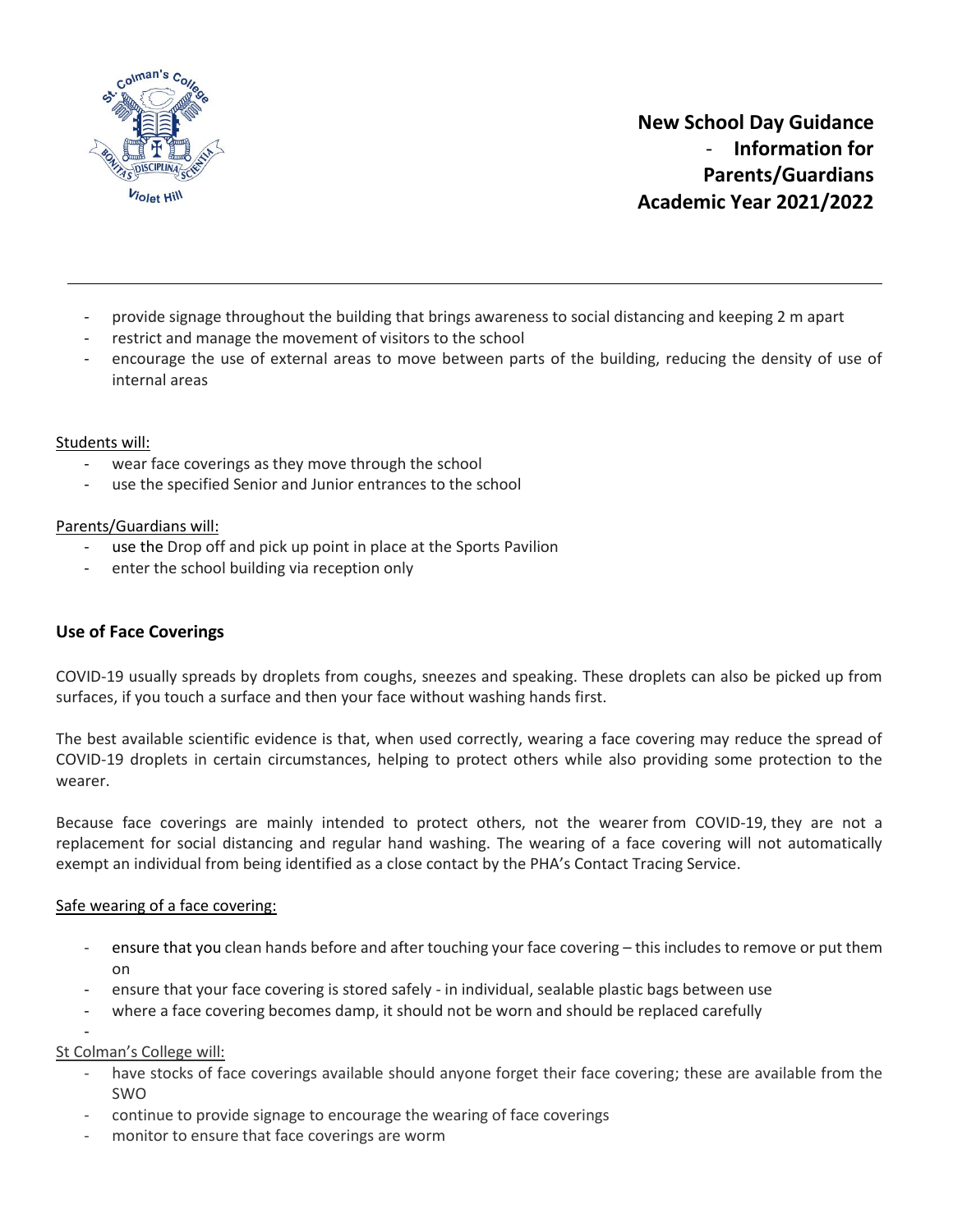

- encourage the use of large spaces such as drama or large hall, where face covering rules are relaxed, and where it is possible to do so
- encourage staff to maintain a 2m social distance, or use protective screens where face covering rules are relaxed
- require face coverings where a 2m distance cannot be maintained indoors or outdoors

### Students will:

- take a face covering to school each day
- follow guidance on the safe wearing of a face covering
- dispose of them effectively
- wear a face covering at all times when inside school buildings, including classrooms, corridors and confined communal spaces such as toilet areas (unless a medical note has been provided to your Form Teacher or SWO)
- wear a face covering on all public transport (unless a medical note has been provided to your Form Teacher or SWO)

#### Parents/Guardians will:

- ensure their child has access to and understands the importance of wearing a face covering where it is appropriate for them to do so and disposing of it appropriately
- for relevant children, provide the College with a medical note with respect to exemptions.

### **Hygiene Measures**

Personal hand and respiratory hygiene measures remain a fundamental aspect of preventing transmission of the virus.

St Colman's College will:

- provide hand sanitiser at key areas at entry and exit points throughout the school
- continue to provide signage to remind everyone to wash hands
- ensure adequate handwashing facilities are accessible to all students
- continue to monitor to ensure hygiene measures are followed
- continue to ensure that handwashing protocols on arrival to school and at stages through the day are being followed
- provide hand sanitiser, wipes and tissues in all classrooms
- collect waste regularly
- carry out individual risk assessments and put in place measures to support clinical/ extremely clinical vulnerable students

#### Students will:

- wash their hands upon arrival at school each day
- take their own hand sanitiser, tissues and face covering to school each day
- continue to regularly wash their hands throughout the day
- avoid touching their faces including mouth, eyes and nose
- cover the nose and mouth with a disposable tissue when sneezing, coughing, wiping and blowing the nose.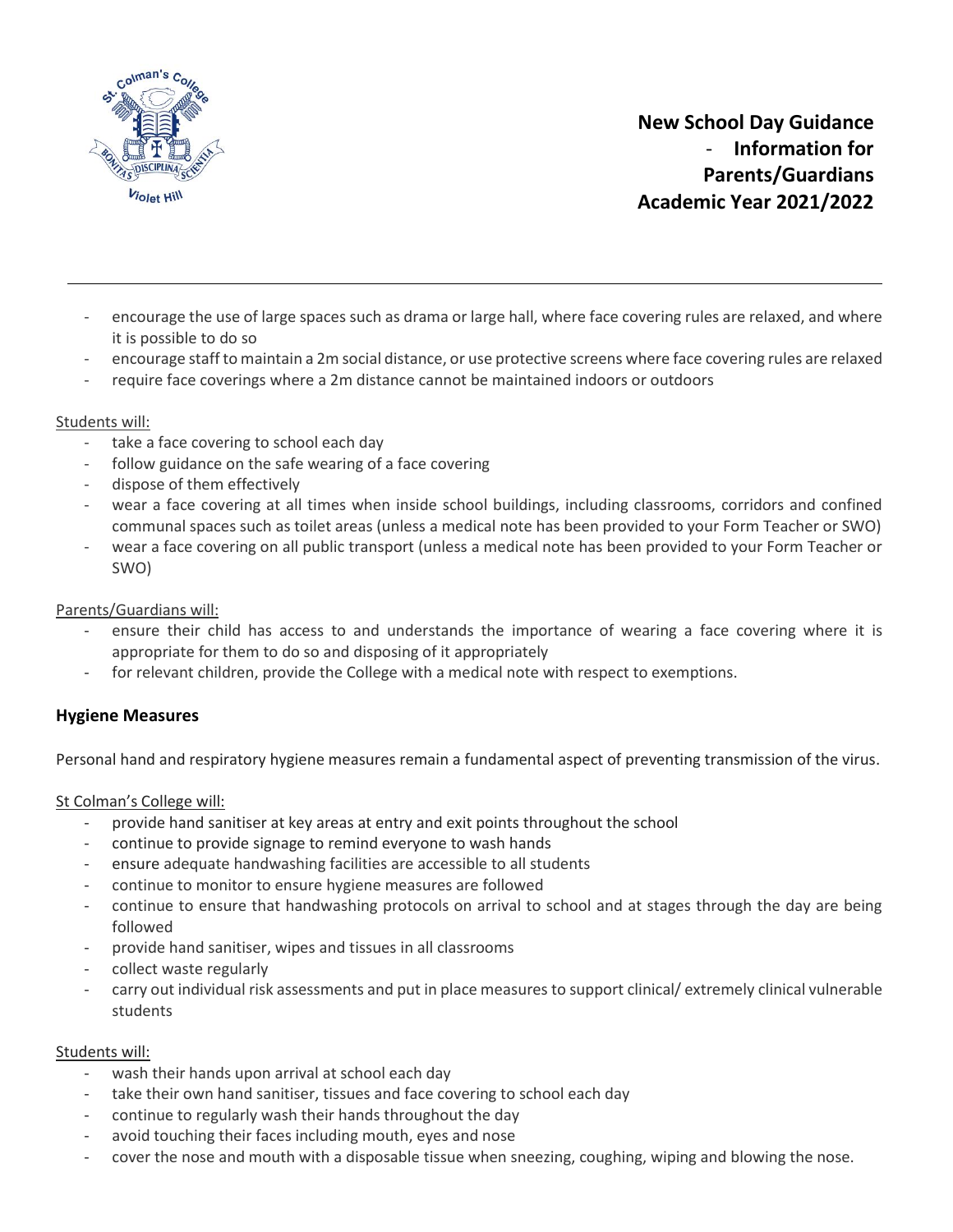

Parents/Guardians will:

- ensure their child has access to and understands the importance of hand sanitising
- keep the College fully informed about any additional requirements or issues which impact on provision for their child.

### **Ventilation**

Public health advice is that the virus that causes COVID-19 is spread through very small aerosols and droplets released in exhaled breath. These aerosols can be carried in the air and could cause infection if they are inhaled. The risk of virus transmission through aerosols and airborne particles is lower in a well ventilated space where fresh air as able to flow.

St Colman's College will:

- mitigate this risk by maximising the ventilation of all indoor spaces as much as is practicable
- encourage school activities to take place outdoors as applicable
- ensure good ventilation and increase natural ventilation by keeping windows open, and follow a range of ventilation measure depending on different climates

### **Catering**

St Colman's College will:

- provide Breakfast club to enable Students to have access to a nutritious breakfast, alongside lunch service (the canteen will be closed at break time, students can purchase food from the dining room before 9am)
- continue with our Cashless system which mitigates risk associated with virus transmission and cash handling
- use protective bubbles to ensure that Students remain in consistent groups wherever possible to aid effective contact tracing
- extend lunchtimes with separate year groups
- use designated zones that promote social distancing and protective bubbles
- ensure drinking water is available to all students throughout the day

### **School Uniform**

St Colman's College will:

make a Uniform Swap available for items of school uniform which were unworn/less-worn. Please contact the College for more information

#### Students will:

- wear their full school uniform to school
- wear their PE uniform on a PE day and will consist of VHC Tracksuit bottoms and VHC hoodie/  $\frac{1}{2}$  zip top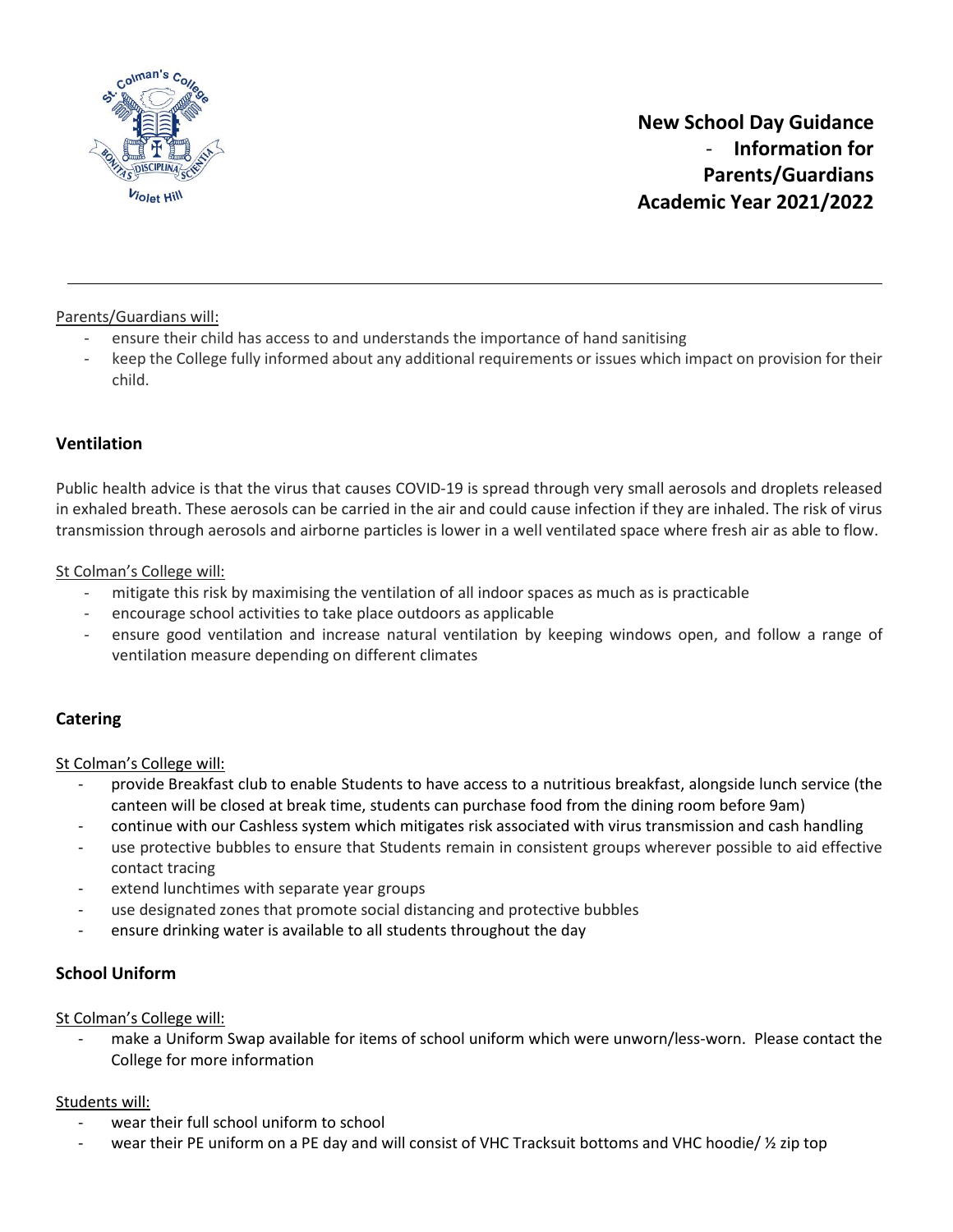

### **Curriculum Delivery**

Students must attend school (except for those presenting extreme circumstances and only with verified reasons)

St Colman's College will:

- assess the needs of students where extreme or verified reasons are presented which prevents attendance at school, and make arrangements for the best learning approach to be implemented
- risk assess and put mitigating measures in place for extra-curricular activities and practical curriculum delivery

Students will:

wear their PE uniform on a PE day and will consist of VHC Tracksuit bottoms and VHC hoodie/  $\frac{1}{2}$  zip top to minimise the need for changing

Parents will:

inform the Year Head/ Form Teacher of any absences in line with COVID-19 and normal absence recording protocol

## **School Transport**

St Colman's College will:

- ensure supervision is in place to ensure social distancing prior to boarding transport and instruct students in terms of the regulations on a regular basis.

#### Students will:

- continue to consider alternative methods of travel and in particular active travel such as walking and cycling which will bring a range of health benefits as part of a healthier lifestyle
- wear a face covering on both public transport and school transport services
- adhere to good hand and respiratory hygiene practices
- not eat or drink on board unless it is for a medical reason.
- Senior students driving to school must not transport any other student who is not a member of his family

#### Parents/Guardians will:

- ensure their child knows that if they become aware of COVID-19 symptoms while on board a vehicle, they should inform the transport driver or escort (if there is one on board their vehicle) and school staff immediately upon arrival at school
- ensure their child cleans their hands before they leave their home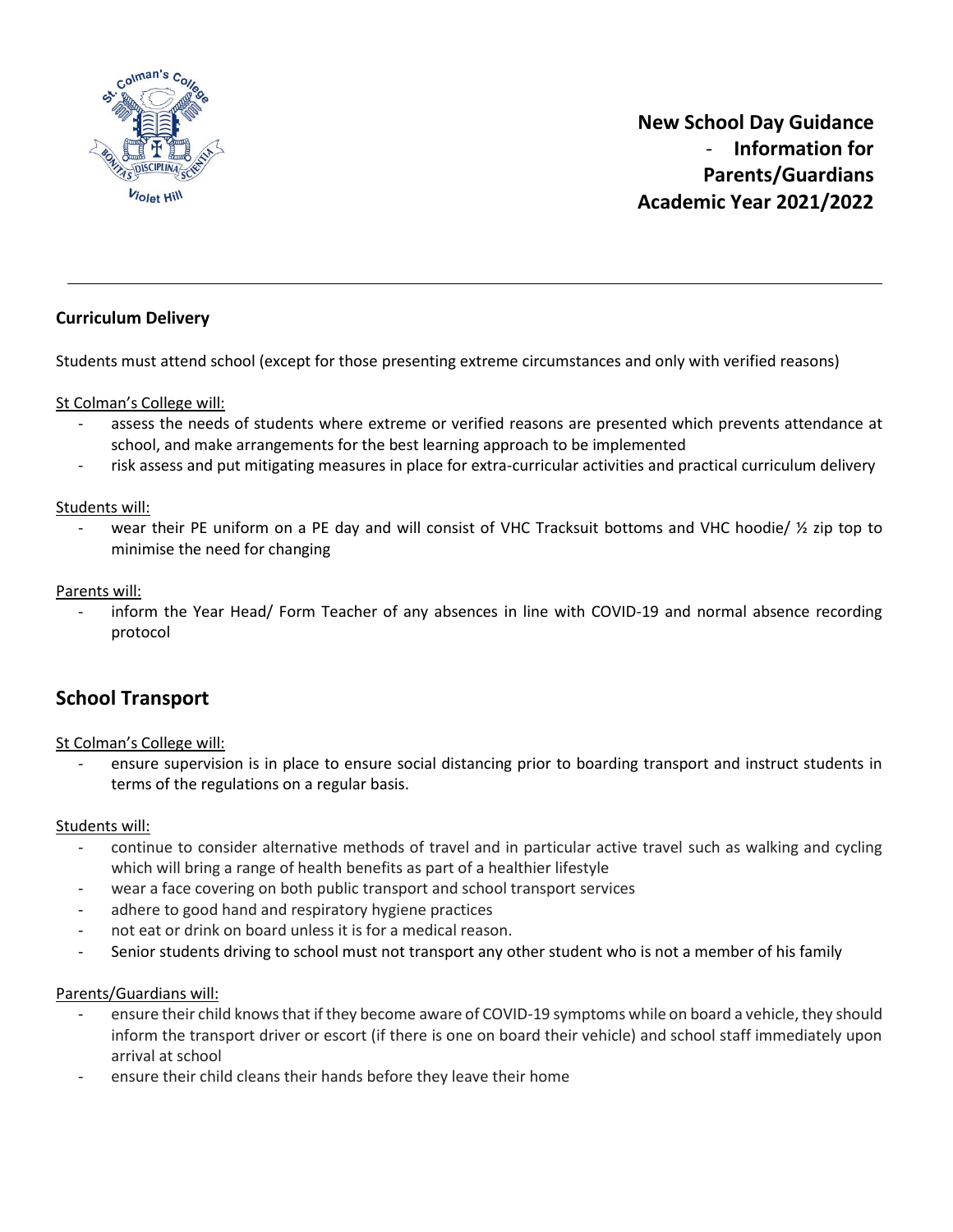

## **Identification and Response to Positive Cases**

### *Asymptomatic Testing*

Lateral Flow Device (LFD) testing is a programme that we have implemented in St Colman's College. It aims to identify students and staff who are infected but do not realise it so they can be advised to isolate so reducing the risk of them unwittingly spreading infection in the school and elsewhere.

Testing is voluntary and no pupil should be tested unless informed consent has been given by the child's parent or guardian, or the child if they are over 16, and the child is willing to be tested.

Anyone with symptoms (even if they have had a negative LFD test result) should still self-isolate immediately according to PHA guidelines

### **Symptoms to look out for**

- a high temperature this means you feel hot to touch on your chest or back (you do not need to measure your temperature); OR
- a new, continuous cough this means coughing a lot for more than an hour, or 3 or more coughing episodes in 24 hours (if you usually have a cough, it may be worse than usual); OR
- a loss of or change in sense of smell or taste.

### Please then follow the PHA Guidance;

For reference the guidance is: (as at 27August 2021)

### **If you take any symptoms at School**

Students will go straight to the SWO who will contact home.

### **If anyone displays symptoms**

If anyone displays symptoms of COVID-19, they, and any members of their household within that school setting, must be sent home and advised to follow the PHA Guidance for households with a possible COVID-19 infection.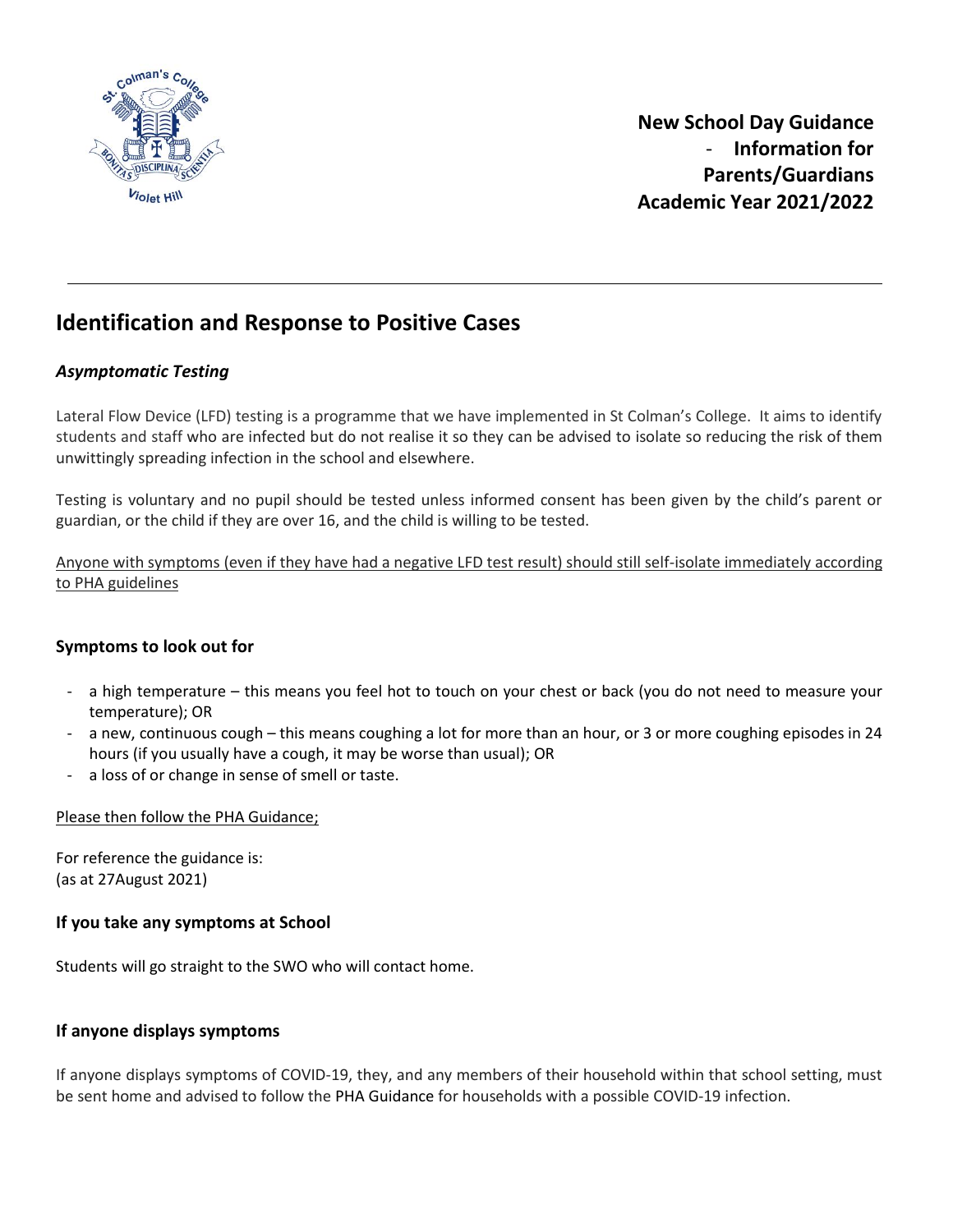

### **Symptomatic**

- If at any point you become symptomatic, you should begin to self-isolate and book a PCR Test.
- If positive you should not leave your home for 10 days from when your symptoms started.

(ALL close contacts are advised to avoid visiting hospitals or care homes in the 10 days following their contact with a confirmed case and should also minimise contact with people who would be at greater risk if they contracted coronavirus, such as the Clinically Extremely Vulnerable)

#### **Positive PCR Test**

- Students who are close contacts but have already had a positive test result in 90 days, and have no new symptoms do not need to arrange a PCR test or self-isolate
- If the PCR test is positive they should self-isolate for 10 days from the onset of symptoms or, if they have no symptoms, for 10 days from the date of testing. Their household should also self-isolate unless they meet the PHA exemptions

#### **Negative PCR Test**

If the test is negative, they can return to school with advice to take another test on Day 8. However, if a student goes on to develop new symptoms they should stay at home, self-isolate and book another PCR test.

St Colman's College will:

- keep a full record of such actions and request that a parent, carer, or guardian record their acknowledgement of this action

### **Definition of Close Contact in 2021/2022 Academic Year**

(in school settings as at August 2021)

In the context of a case in a school, a close contact is anyone who has been close to a confirmed case of COVID-19 from 2 full days before the person was symptomatic\* to 10 days after the onset of symptoms (i.e. the infectious period) and fulfils any of the following:

- lives in the same household
- has been within one metre and had face-to-face contact (including being coughed on or having a face-toface conversation)
- skin-to-skin contact
- been within 2 metres of someone for more than 15 minutes (**either as a one-off contact, or added up together over one day**)